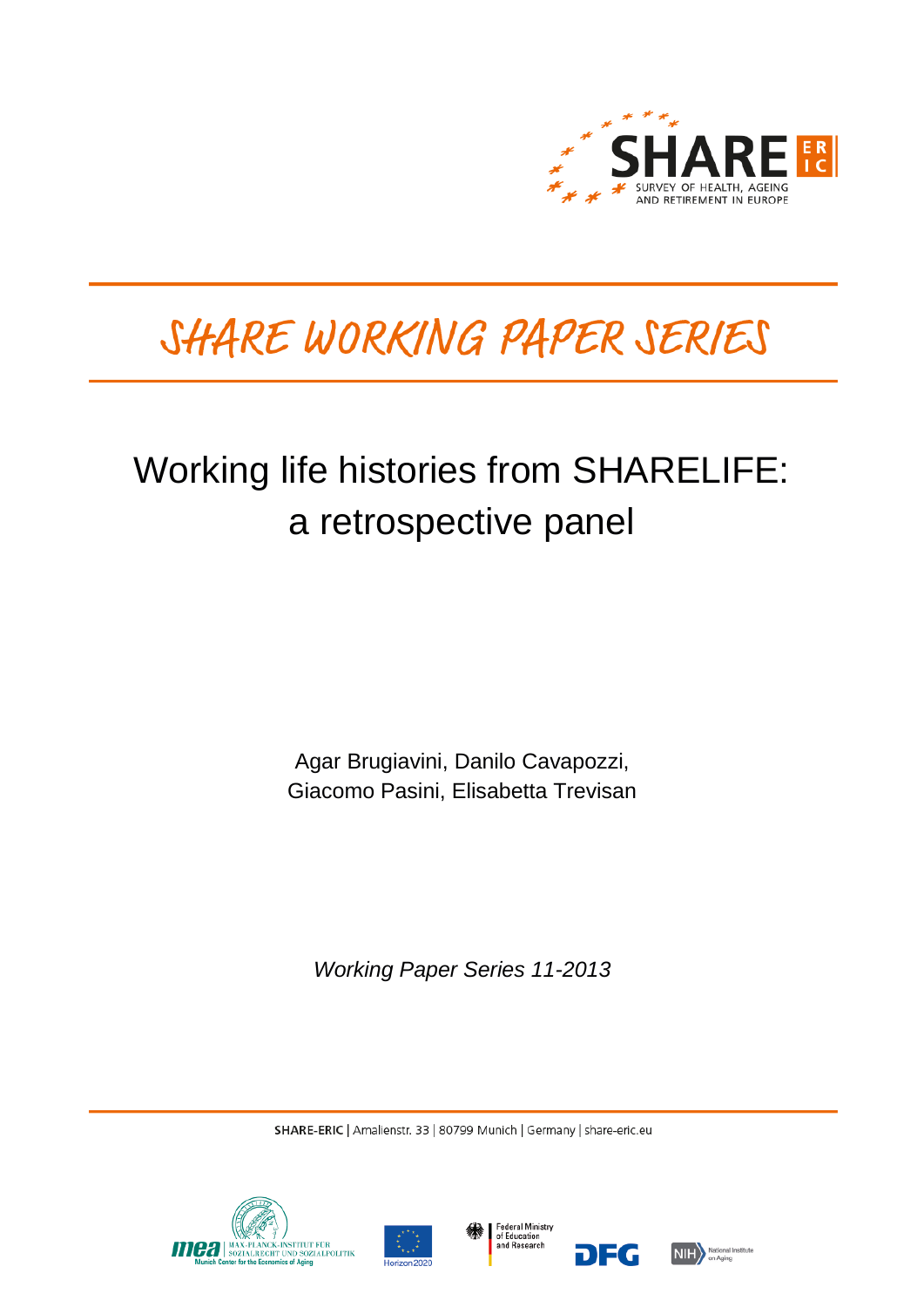### **Working life histories from SHARELIFE: a retrospective panel**[\\*](#page-1-0)

Agar Brugiavini<sup>1</sup>, Danilo Cavapozzi<sup>1</sup>, Giacomo Pasini<sup>1,3</sup>, Elisabetta Trevisan<sup>2,3</sup>

<sup>1</sup> *Ca' Foscari University of Venice* <sup>2</sup> *University of Padua* 

*3 Netspar*

#### **Abstract**

Individuals interviewed in the third wave of the SHARE survey, called SHARELIFE, are asked to report relevant events about their entire life, starting from early childhood to the time of the interview. The lifehistory nature of this survey is a novelty in social sciences and opens new possibilities in terms of research. This paper describes in detail the construction of a panel dataset spanning the entire working life of SHARELIFE respondents, discussing all the relevant assumptions needed to reshape the public release data into such a format. We then discuss how new research venues could stem from such a dataset and what distinguishes retrospective panel data from standard panel data.

**Keywords:** panel data, retrospective interview, dataset management

**JEL Classification**: C81, C83

<span id="page-1-0"></span>\* The retrospective panel described in this working paper is part of the deliverables due to the Work Package 13 within the SHARE M4 project and it is available to the scientific community together with the public releases of SHARE.

This paper uses data SHARE wave 1 and 2 release 2.5.0, as of May 24th 2011 and SHARELIFE release 1, as of November 24th 2010. The SHARE data collection has been primarily funded by the European Commission through the 5th Framework Programme (project QLK6-CT-2001-00360 in the thematic programme Quality of Life), through the 6th Framework Programme (projects SHARE-I3, RII-CT-2006-062193, COMPARE, CIT5- CT-2005-028857, and SHARELIFE, CIT4-CT-2006-028812) and through the 7th Framework Programme (SHARE-PREP, N° 211909, SHARE-LEAP, N° 227822 and SHARE M4, N° 261982). Additional funding from the U.S. National Institute on Aging (U01 AG09740-13S2, P01 AG005842, P01 AG08291, P30 AG12815, R21 AG025169, Y1-AG-4553-01, IAG BSR06- 11 and OGHA 04-064) and the German Ministry of Education and Research as well as from various national sources is gratefully acknowledged (see www.share-project.org for a full list of funding institutions).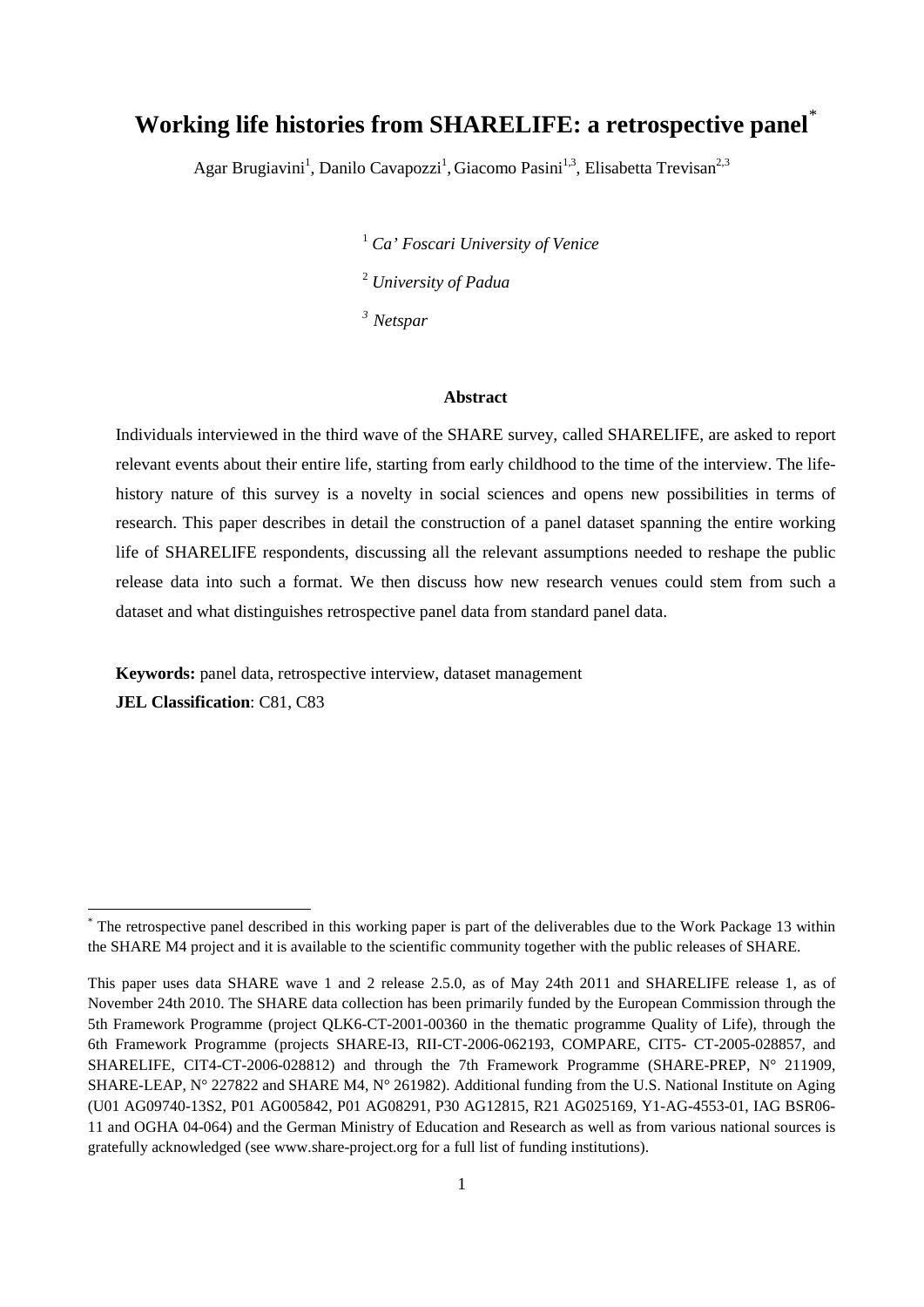#### **1. Introduction**

SHARELIFE is the third wave of SHARE (Survey of Health, Ageing and Retirement in Europe) and provides life-history information about a representative sample of about 27,000 respondents aged 50 or over and living in Europe. The domains of interest include family relationships, housing, working history, health and health care. SHARELIFE is released as an individual-level dataset organizing sequences of life events in a flat file format (Stuck, Zuber, Korbmacher, Hunkler, Kneip and Schröder, 2010). As an example, the type of job (employee, civil servant or self-employed) is looped over all working episodes and the information is stored as a set of variables for each individual in the sample.

The life history nature of SHARELIFE is a novelty in social sciences, and it already generated a number of important contributions: Börsch-Supan, Brandt, Hank and Schröder (2011), Brandt and Börsch-Supan (2013) and Mira and Weber (forthcoming) collect studies using SHARELIFE and covering a wide spectrum of interesting topics. The way the dataset should be rearranged and used strictly depends on the research question at hand. There are at least four approaches to exploit the wealth of information available in the data.

The first approach consists of using SHARELIFE as the third wave of a traditional survey: longitudinal SHARE respondents are observed four times (in 2004/5, 2006/7, in 2008/9 with SHARELIFE and in 2010/11), therefore data can be arranged in a way to study transitions on key variables over a decade by using each wave as a separate observation. As an example, Meschi, Padula and Pasini (2013) rearrange information relative to current labour market status in SHARELIFE to be comparable with waves 1, 2 and 4 of SHARE, and then study the individual labour market participation dynamics over the period 2004-2011.

The second approach comes from the fact that SHARELIFE collects information about events occurring throughout the respondent's life that can be related to other individual outcomes both at the time the event refers to or later in life. Angelini, Laferrère and Weber (2013) focus on first home-ownership episodes and study the individual determinants of how the property was acquired, including demographic characteristics at the time of first home-ownership and parental background. Cavapozzi, Garrouste and Paccagnella (2011) analyze how parental background affects the time spent in full time education by respondents and the income dispersion at their first job. Cavapozzi, Fiume, Garrouste and Weber (2011) show how the timing of the first investment in risky assets is related with parental background and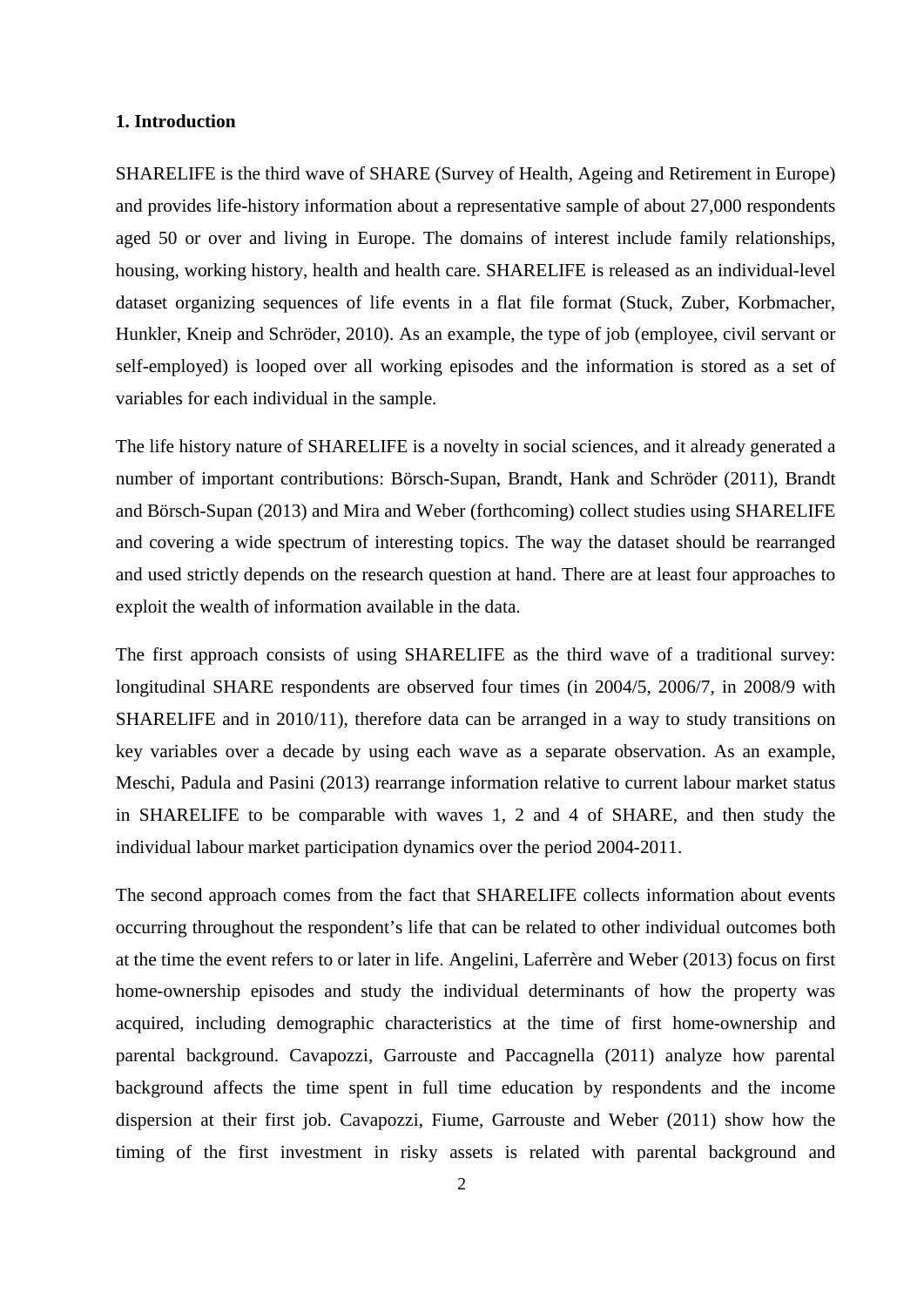mathematical abilities of respondents during childhood. Havari and Peracchi (2012) collect information about early childhood deprivation (i.e. having experienced period of hunger) and relate it to health and income at older ages. Brugiavini, Pasini, Trevisan and Weber (2013) study whether economic downturns occurring at key moments in life, such as at the time of entering the labour market, and periods of financial distress have long run "scarring" effects relating this information to health and income observed in wave 4 of SHARE.

The third approach to exploit the life history nature of SHARELIFE is to build an eventdataset. Brugiavini, Pasini and Trevisan (2013) study the effect of maternity leave legislation on time spent at home after childbirth. In order to do so, they rearrange SHARELIFE into a birthpanel: each female respondent contributes as many observations as maternity episodes she experienced throughout her life. Such a dataset allows the researcher to account for characteristics that are contemporaneous to each event (e.g. age and employment status of the mother and the legislation in place at time of childbirth in a given country) and to relate this information to the sequence of successive events and to potential outcomes later in life.

The fourth approach is to fully exploit the retrospective nature of SHARELIFE by building a "retrospective panel": each respondent contributes as many observations as there are years of age from birth to the age at which they are observed at the moment of the interview. A retrospective panel is useful when the focus of the analysis is a low frequency phenomenon: as an example, it may be of interest to study the effect of changes in marital status on labour market participation, health or other outcomes. Since marital status changes only a few times in the life of an individual, a standard panel is likely to be too short to observe a sufficient longitudinal variation at individual level to run such an analysis, while a retrospective panel overcomes this problem. Moreover, the fact that individuals face different public policies at different ages is likely to affect important life-cycle processes that are recorded in SHARELIFE. Alessie, Angelini and van Santen (2012) use information on first wage at each successive job spell to build a retrospective panel that allows them to estimate savings and wealth accumulation over the life-cycle and to study the displacement effect of pension wealth on household savings. Cavapozzi, Trevisan and Weber (2013) derive an analogue retrospective dataset to show how purchasing a life insurance policy at a given stage of the life-cycle shapes individuals' future propensity to invest in stocks and mutual funds. Their retrospective panel allows estimating the relationship of interest within a duration framework with time-varying explanatory variables.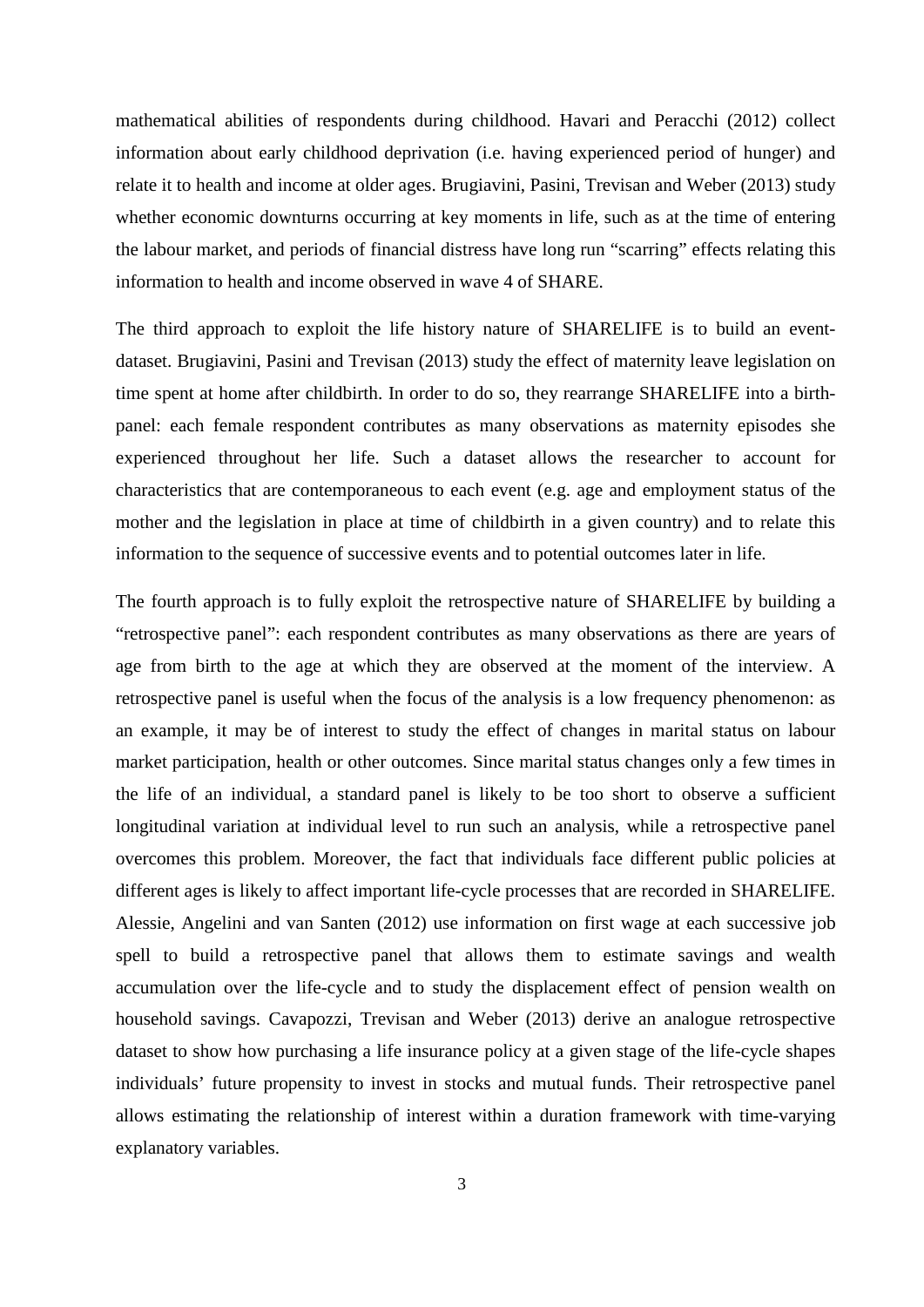This paper details the procedure to build a retrospective panel collecting information about the evolution of working conditions, ranging from labour market status to wages and job-specific characteristics. Section 2 describes the content of the dataset and the way each variable was generated starting from the SHARELIFE public release 1 and, whenever needed, the public release 2.5.0 of SHARE wave 1 and wave 2. Section 3 deals with some methodological issues regarding the dataset construction. Section 4 discusses the potentials of the retrospective panel and concludes.

#### **2. Working Life Histories retrospective panel**

SHARELIFE respondents are asked to report a number of characteristics regarding each job spell they face throughout their life, i.e. starting at the time they finished full time education up to the time of the interview. Observations are then organized as an individual-level dataset where job spell characteristics are reported in successive sets of variables numbered accordingly. Reshaping the individual-level dataset into a retrospective panel, though conceptually straightforward, requires the researcher to make some assumptions and to find the correct way to treat loops and single events. More precisely, the procedure we used to build the working life retrospective panel can be summarized in three main phases:

- Creation of a "base" person-year dataset containing all individuals interviewed in SHARELIFE;
- Creation of an event-dataset containing information drawn from the working history section of SHARELIFE;
- Merging of the two datasets and creation of the related variables

The starting point are the 26,768 individuals interviewed in SHARELIFE and the demographic characteristics reported in the coverscreen module. We select the person and household identifiers, year of interview, year of birth, gender and country of residence at the time of the interview. Using the year of interview and the year of birth, we define for each respondent the age at the time of the interview. The next step is to expand the dataset in order to have each individual contributing as many observations as the years of age from birth to the age at the time of interview. The base dataset obtained contains 1,779,527 person-year observations. Table 1 reports the distribution of individuals and person-year observations by country.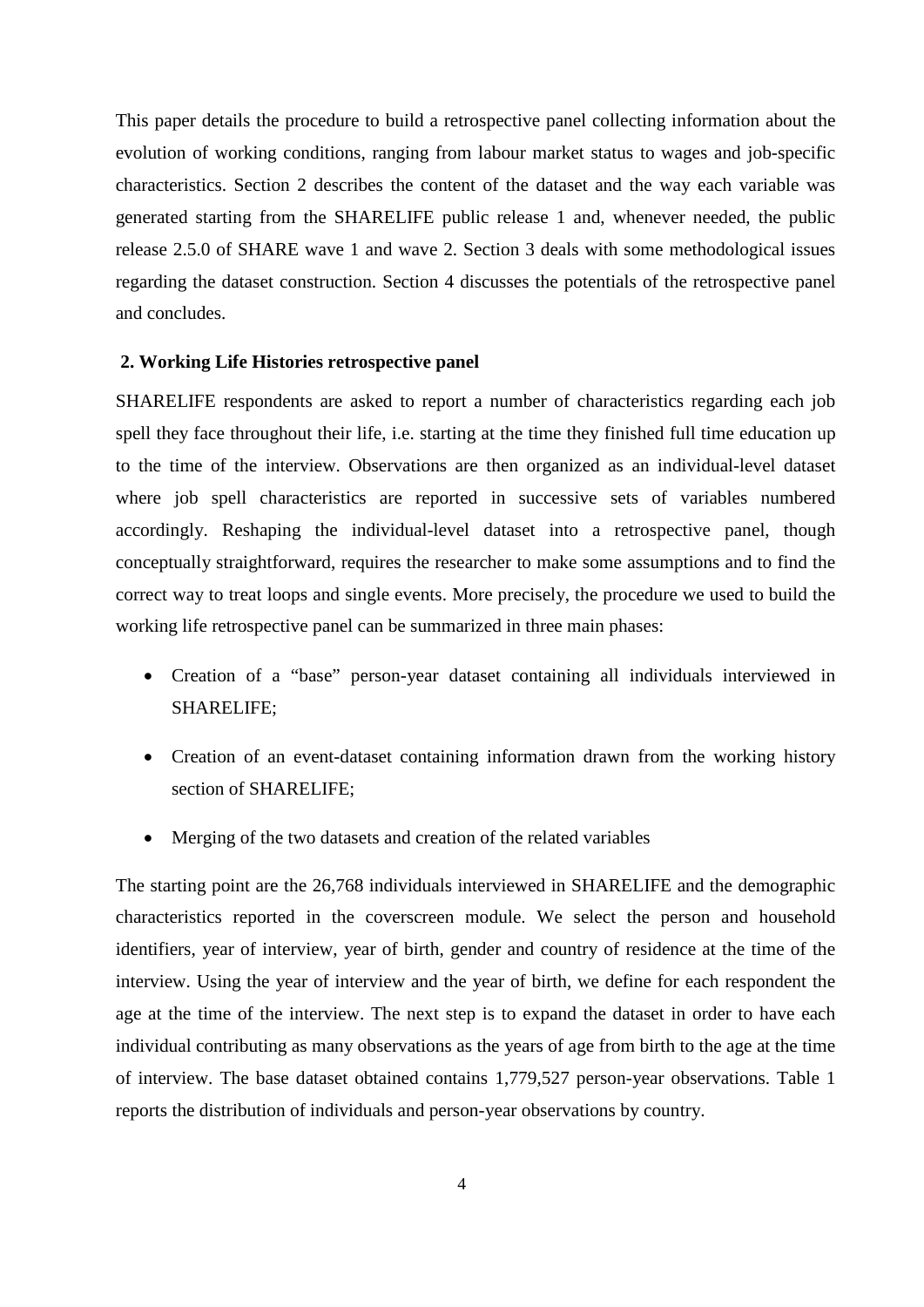| Country            | <b>Number of individuals</b> | N. of person-year observations |
|--------------------|------------------------------|--------------------------------|
| Sweden             | 1,889                        | 129,247                        |
| <b>Denmark</b>     | 2,135                        | 139,438                        |
| Germany            | 1,848                        | 122,696                        |
| <b>Netherlands</b> | 2,207                        | 145,556                        |
| Belgium            | 2,824                        | 188,961                        |
| France             | 2,475                        | 165,423                        |
| Switzerland        | 1,295                        | 85,389                         |
| Austria            | 841                          | 57,279                         |
| Italy              | 2,489                        | 167,055                        |
| Spain              | 2,033                        | 137,890                        |
| Greece             | 2,948                        | 194,096                        |
| Poland             | 1,912                        | 123,500                        |
| Czech Republic     | 1,872                        | 122,997                        |
| <b>Total</b>       | 26,768                       | 1,779,527                      |

**Table 1: Number of individuals and number of person-year observations by country**

The second step of the procedure consists of rearranging the information contained in the SHARELIFE public release variables generated by the job spell loops. We first cleaned the data paying particular attention to the starting and ending years of each job episode.

<sup>[2](#page-5-0)</sup> Secondly, we reshaped the original retirement and employment section dataset in order to obtain an event database, where each respondent contributes as many observations as job episodes she experienced over her life. In other words, each row of the event database corresponds to a job spell and contains information on start and end date of the spell, job characteristics (such as wage, working hours, etc.), plus additional information on year of retirement, unemployment and benefits.

In the final step of the procedure, the base dataset is merged with the working spell dataset using the person identifier (*"mergeid"*) and the starting year of each job episode as "linking" variables. Secondly, we generated the variables of interest. The final dataset (i.e. the retrospective panel) is composed by 1,779,257 person-year observations and contains 27 variables.

A first set of variables, such as person and household identifiers, gender, year of birth, age and year, is part of the base dataset built on the basis of the coverscreen module. A second group of

 $\overline{a}$ 

<span id="page-5-0"></span> $2<sup>2</sup>$  The details about the data cleaning process are reported in section 3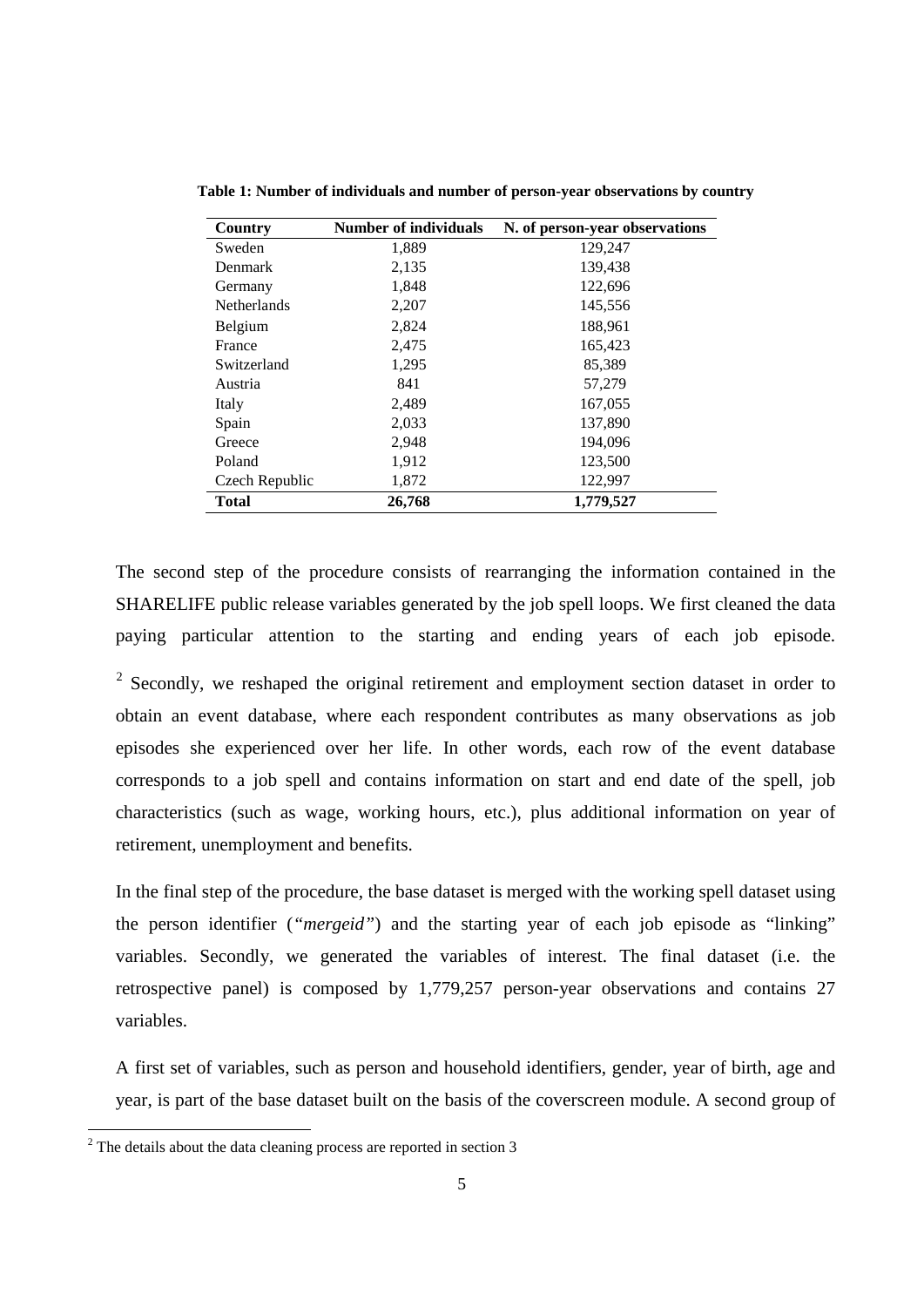variables defines at each year the job market status of the respondent. More precisely, the variable *"in\_education"* is a dummy that takes value 1 if the individual is still in education and 0 otherwise and it has been built using the information on the age at which the respondent finished full time education (from sl\_re002). When the original variable was coded as refuse or don't know, we used information on the years spent in full time education collected in previous waves of SHARE. *"Working"* is a dummy variable taking value 1 if the respondent in a given year was working and 0 otherwise. This variable is based on the information on starting and ending year of each job episode collected in the working history section of SHARELIFE. Respondents are asked to report their status between each job spell and at the end of their last job. Based on this information we generated an *"unemployed"* dummy and a *"retired"* dummy. The latter has been derived combining SHARELIFE information on the ending year of the last job and information on the year in which the respondent retired from work recorded in previous waves. Being more precise, we set the year of retirement equal to the year in which the last job spell ended if the respondent declared to have retired right after the end of this job. When this information is not available we used wave 2 question on year of retirement (i.e. ep329 – *"In what year did you retire?"*).

Thanks to the reshaping of the working section of SHARELIFE done in the second step of the procedure, we can determine the order of the job episodes (see the variable "*ordjob"*) and attach to each job spell its characteristics, such as industry, job title (i.e. employee, self-employed or civil servant), reason left job, first monthly wage and its currency for employees, first monthly income and its currency for self-employed. The variable "*working\_hours"* reports whether an individual in a given job spell and year was working full time or part time. This is built using information on changes in working hours and on the year in which these changes occurred. For each job episode, the variable *"mainjob"* takes value 1 if the respondent defined a given job spell as her main job and 0 otherwise. Respondents are asked to report the last wage earned at the end of their main job (and the currency in which it is expressed). This information is then attached to the proper job spell in the retrospective panel using *"mainjob"* as linking variable. Finally, we can merge the first pension benefit (i.e. *"first\_pension"*) and its currency to the proper person-year observation using the information on the year in which respondents received the first pension benefit derived from previous waves. Table 2 describes the variables contained in the retrospective panel and lists, for each of them, the variables in the SHARE waves 1 and 2 and SHARELIFE questionnaires used to build them.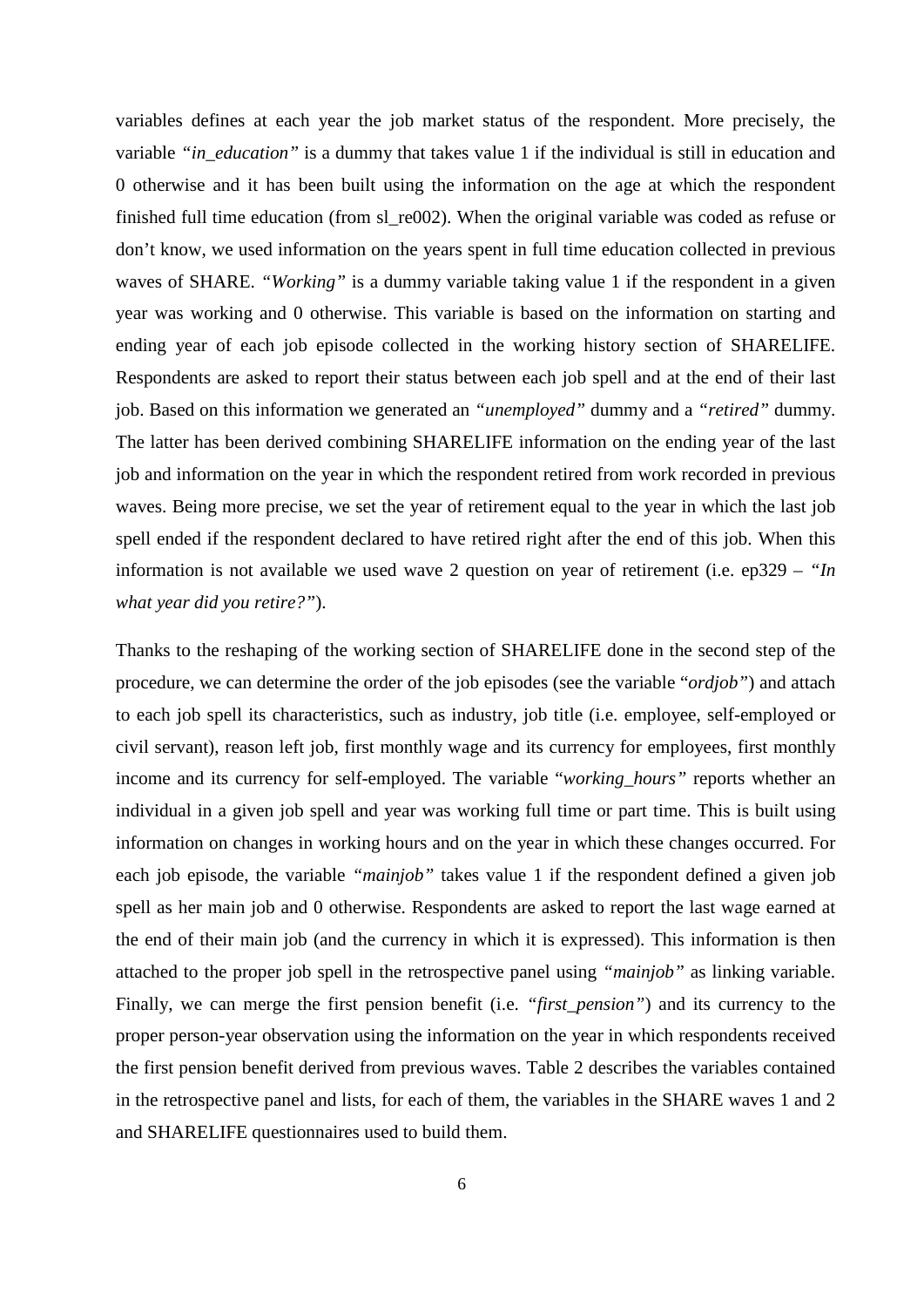| <b>Variables</b>  | <b>Description</b>                                     | <b>Questionnaire variables</b>           |
|-------------------|--------------------------------------------------------|------------------------------------------|
| Mergeid           | Person identifier fix across modules and waves         |                                          |
| Hhid <sub>3</sub> | Household identifier wave 3                            |                                          |
| Yrbirth           | Year of birth respondent                               | yrbirth (cv_r module)                    |
| Gender            | Gender respondent                                      | gender (cv_r module), $sl\_st011\_$ (st  |
|                   |                                                        | module)                                  |
| Age               | Age respondent                                         | int_year_w3, yrbirth (cv_r module)       |
| Year              | Year                                                   | yrbirth (cv_r module), age               |
| Country           | Country of residence at the time of interview          | country (cv_r module)                    |
| Ordjob            | Job spell numbering                                    | sl_re011_1-sl_re011_20 (re module)       |
| Industry          | Job industry                                           | $sl_re014_1-sl_re014_20$ (re module)     |
| Job_title         | Employee, civil servant or self-employed               | $sl_re015_1-sl_re015_20$ (re module)     |
| First_wage        | First monthly wage in job                              | $sl_re021_1-sl_re021_20$ (re module)     |
| Currency_fw       | Currency of first monthly wage in job                  | $sl_re022c_1-sl_re022c_20$ (re module)   |
| Reason_endjob     | Reason left job                                        | $sl_re031_1-sl_re031_20$ (re module)     |
| Lastwage          | Monthly wage at the end of main job                    | $sl\_re041$ (re module)                  |
| Lastincome        | Monthly income at the end of main job                  | $sl_re043$ (re module)                   |
| Currency_lw       | Currency of monthly wage at the end of main job        | $sl_re042$ , $sl_re022c$ (re module)     |
| Currency_li       | Currency of monthly income at the end of main job      | $sl_re044$ , $sl_re024c$ (re module)     |
| First_income      | First monthly income in job                            | $sl_re023_1-sl_re023_20$ (re module)     |
| Currency_fi       | Currency of first monthly income in job                | $sl_re024c_1-sl_re024c_20$ (re module)   |
| First_pension     | First monthly pension benefit when retired             | $sl_re036_1-sl_re036_10$ (re module),    |
|                   |                                                        | ep213_(ep module wave 1 and wave 2)      |
| Currency_fp       | Currency of first monthly pension benefit when retired | $sl_re037c_1-sl_re037c_10$ (re module)   |
| In_education      | In full time education                                 | sl_re002_ (re module), dn041_raw (dn     |
|                   |                                                        | module wave 2)                           |
| Working           | Working spell                                          | sl_re011_1-sl-re011_20, sl_re026_1-      |
|                   |                                                        | $sl_re026_20$ (re module)                |
| Working_hours     | Full time or part time                                 | sl_re016_1-sl_re016_20, sl_re018_1-      |
|                   |                                                        | sl_re018_20, sl_re020_1-sl_re020_20      |
|                   |                                                        | (re module)                              |
| Unemployed        | Unemployment spell                                     | sl_re031_1-sl_re031_20, sl_re033_1-      |
|                   |                                                        | $sl_re033_17, sl_re006_s sl_re007_s$     |
|                   |                                                        | sl_re035_1-sl_re035_10                   |
| Retired           | Retirement spell                                       | ep329 (ep module wave 2), $sl_re031_1$ - |
|                   |                                                        | sl_re031_20, sl_re033_1-sl_re033_17,     |
|                   |                                                        | sl_re039a_1-sl_re039a_10                 |
| Mainjob           | Main job spell                                         | sl_re040_, sl_re011_1-sl_re011_20,       |
|                   |                                                        | sl_re026_1-sl_re026_20                   |

#### **Tab. 2: Retrospective panel variables: description and corresponding questionnaire variables**

#### **3. Methodological issues**

Life history interviews typically suffer of recall bias and other potential problems relating to the ability of respondents of remembering correctly details about events that took place several years in the past. Havari and Mazzonna (2011) conduct a careful and detailed analysis on SHARELIFE, concluding that though present, these kind of problems are not hampering the usefulness and validity of the dataset we are using. Still, missing data and inconsistencies especially regarding the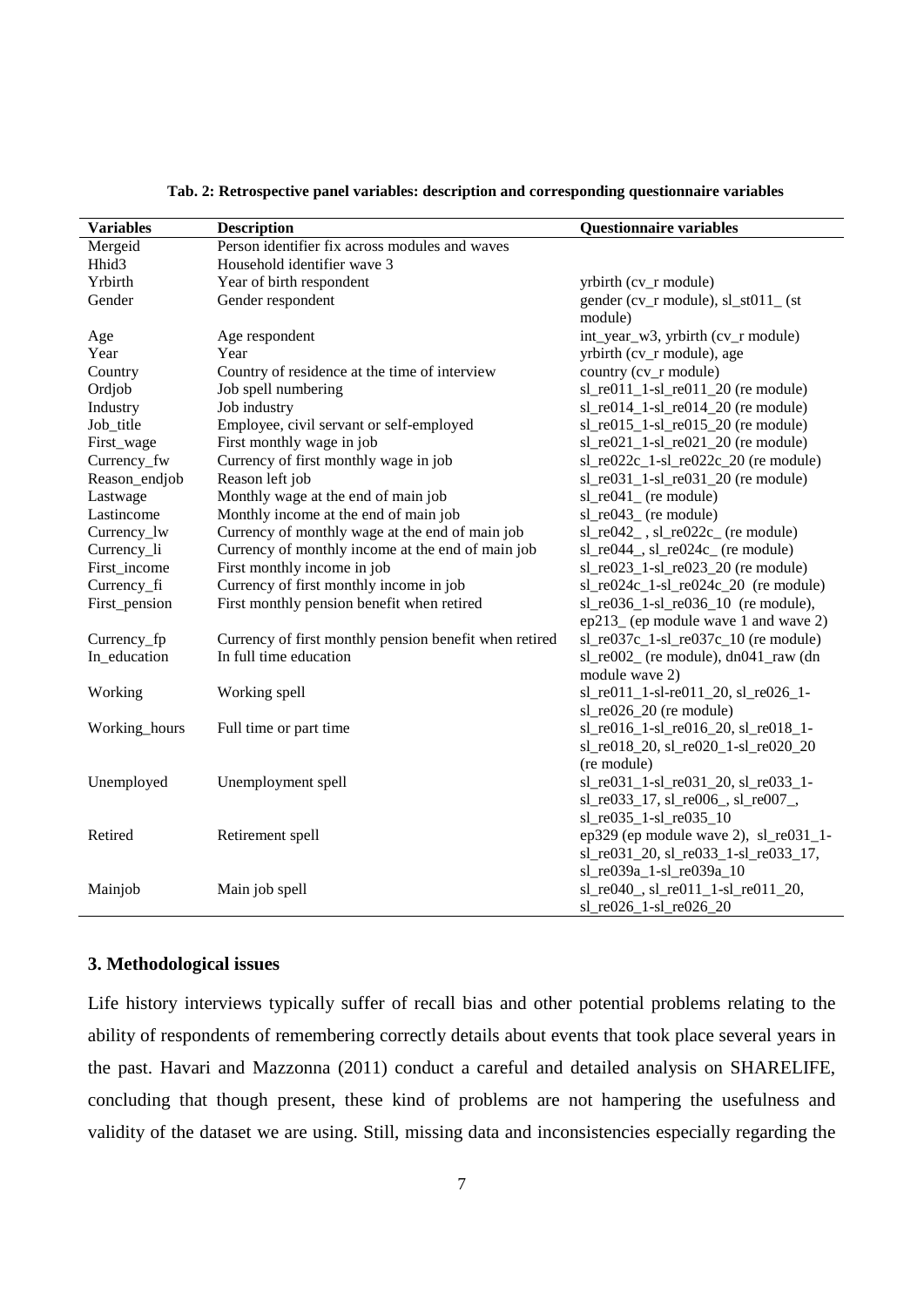dates at which job spell began and finished deserves a special attention in our exercise. This is because as individual observations expand to several person-year records in the retrospective panel, so do data problems. As an example, although a missing value in the date at which a job spell began affects a single observation in the original SHARELIFE dataset, it propagates to all the person-year entries in the retrospective panel referring to this job spell.

SHARELIFE overall data quality is remarkably good: missing data (due to individuals who do not know or refuse to answer) affect all variables, but the prevalence is not very high (around 1%-2%), with the exception of the monetary variables, such as first wage, first income, first pension benefit, who have percentages of missing values close to 25 per cent.

While for most of the variables it is not possible to retrieve the missing information, we were able to fill most of the missing values for variables reporting job spells starting and ending year by making some assumptions and using information from other questions recorded in the working history section of SHARELIFE. In particular,

- If the **starting year of the first job spell was missing**, we used information about the age at which the respondent finished full time education and on the gap between the end of full time education and the entry in the labour market;
- If the **starting year of any other job spell was missing**, we used information on the gap between jobs. In other words, if the respondent declared she started the new job right after the old one, we assumed that the starting year of the new job was equal to the year in which the previous job finished. We did not make any assumption about respondents who reported that they started the new job more than 6 months after or before the end of the previous one, thus coding as missing the starting year in the retrospective panel too.
- Consistently, if **the ending year of any intermediate job spell** was missing, we used information on the gap between jobs: if the respondent moved from job to job, we assumed that the ending year of the previous job was equal to the starting year of the new one.
- Finally, if the **ending year of the last job spell was missing** and the respondent retired right after, we used the information about the year of retirement to fill the missing value.

We detected two types of inconsistencies in the individual dataset. First, there were some overlapping between working spells and retirement, or working spells and unemployment, or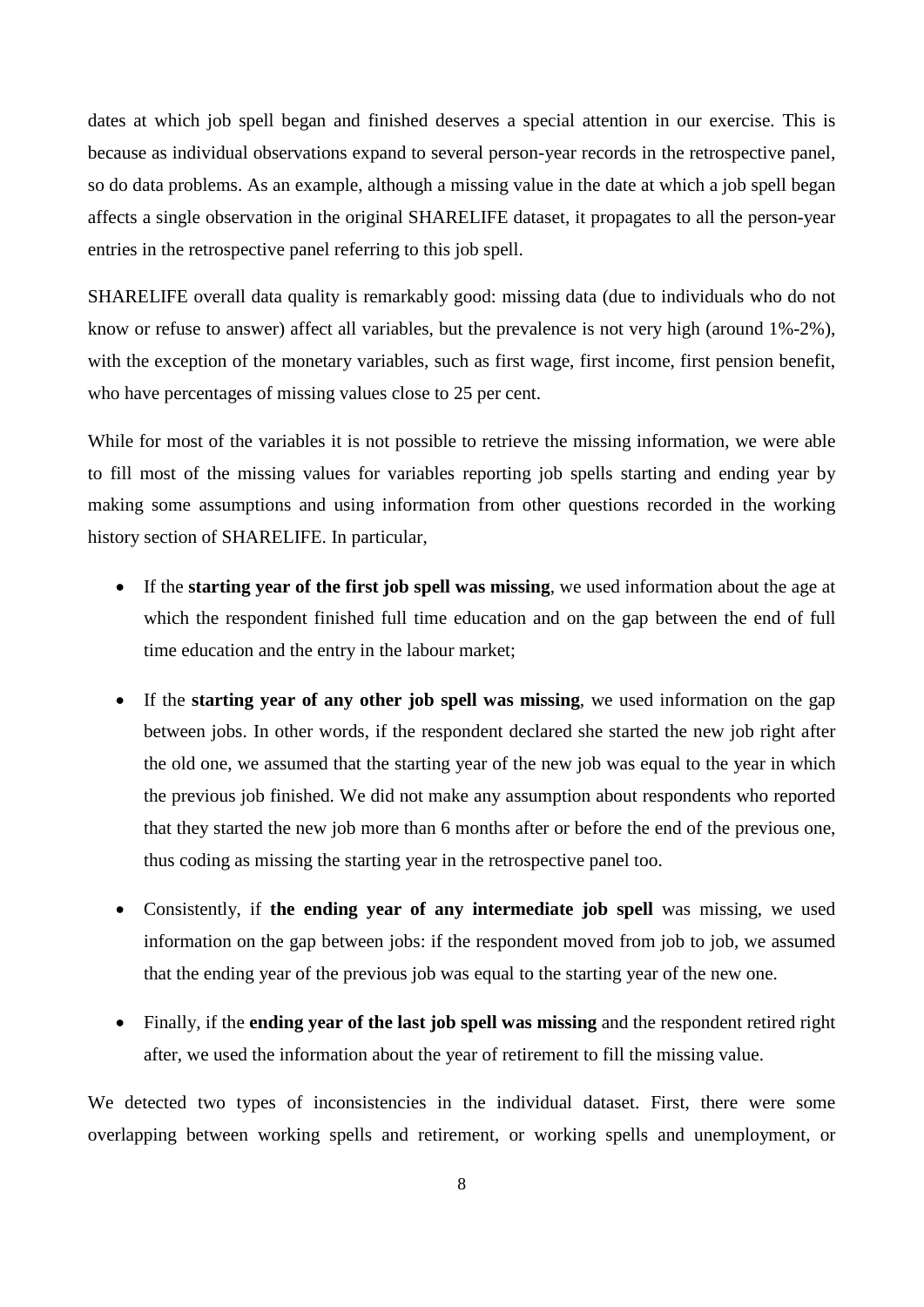retirement and unemployment. Unfortunately, there is not enough information in the data to solve these types of inconsistencies. This implies that they appear also in the retrospective panel. More precisely, 1.9 percent of person-year observations have an overlap between working and retirement status, for 0.1 of person-year observations percent there is an overlap between working and unemployment status and for 1.7 percent there is an overlap between retirement and unemployment. Secondly, sometimes starting and ending years of job spell were inverted, or the new job was reported to have a starting date prior to the end of the new job spell, while the answer to the direct question about gaps between job spells report that this was not the case. In these cases, we made some value changes. More precisely:

- If the starting and ending year of a job spell were clearly inverted after cross checking with the end date of the previous spell and starting year of the following one, we considered it as a typing error and we changed them in order to have the right timing;
- If the new job started before the end of the previous one and the respondent declared to have started the new job right after the old one, we changed the starting year and set it equal to the ending year of the previous job.

Table 3 summarizes the number of corrections we discussed above for each variable.

| Variables          | Non-missing values                       |                        | Missing values<br>(Don't know and refusals) |                                               |
|--------------------|------------------------------------------|------------------------|---------------------------------------------|-----------------------------------------------|
|                    | N. of original non-<br>missing<br>values | N. of value<br>changes | N. of original<br>missing<br>values         | N. of missing<br>values set to real<br>values |
| $sl$ re $006$      | 23778                                    | 727                    | 36                                          | $\overline{0}$                                |
| $sl$ _re $011$ _1  | 24169                                    | 75                     | 175                                         | 54                                            |
| $sl$ re $011$ $2$  | 17053                                    | 412                    | 64                                          | 15                                            |
| $sl_re011_3$       | 11119                                    | 473                    | 32                                          | 6                                             |
| $sl$ re $011$ $4$  | 6929                                     | 271                    | 13                                          | $\boldsymbol{0}$                              |
| $sl$ re $011$ $5$  | 4198                                     | 184                    | 9                                           | $\boldsymbol{0}$                              |
| $sl$ re $011$ 6    | 2451                                     | 118                    | 6                                           | $\Omega$                                      |
| $sl\_re011\_7$     | 1449                                     | 75                     | 2                                           | -1                                            |
| $sl$ re $011_8$    | 847                                      | 55                     | 3                                           | $\Omega$                                      |
| $sl$ re $011_9$    | 475                                      | 32                     | $\overline{0}$                              | $\Omega$                                      |
| $sl$ re $011$ $10$ | 277                                      | 22                     | 0                                           | $\Omega$                                      |

**Table 3: Summary of the corrections for sl\_re006\_ (Start of first paid job), sl\_re011\_# (Year started job spell #), sl**  $\text{re026} \# (\text{Year end job spell } \#)$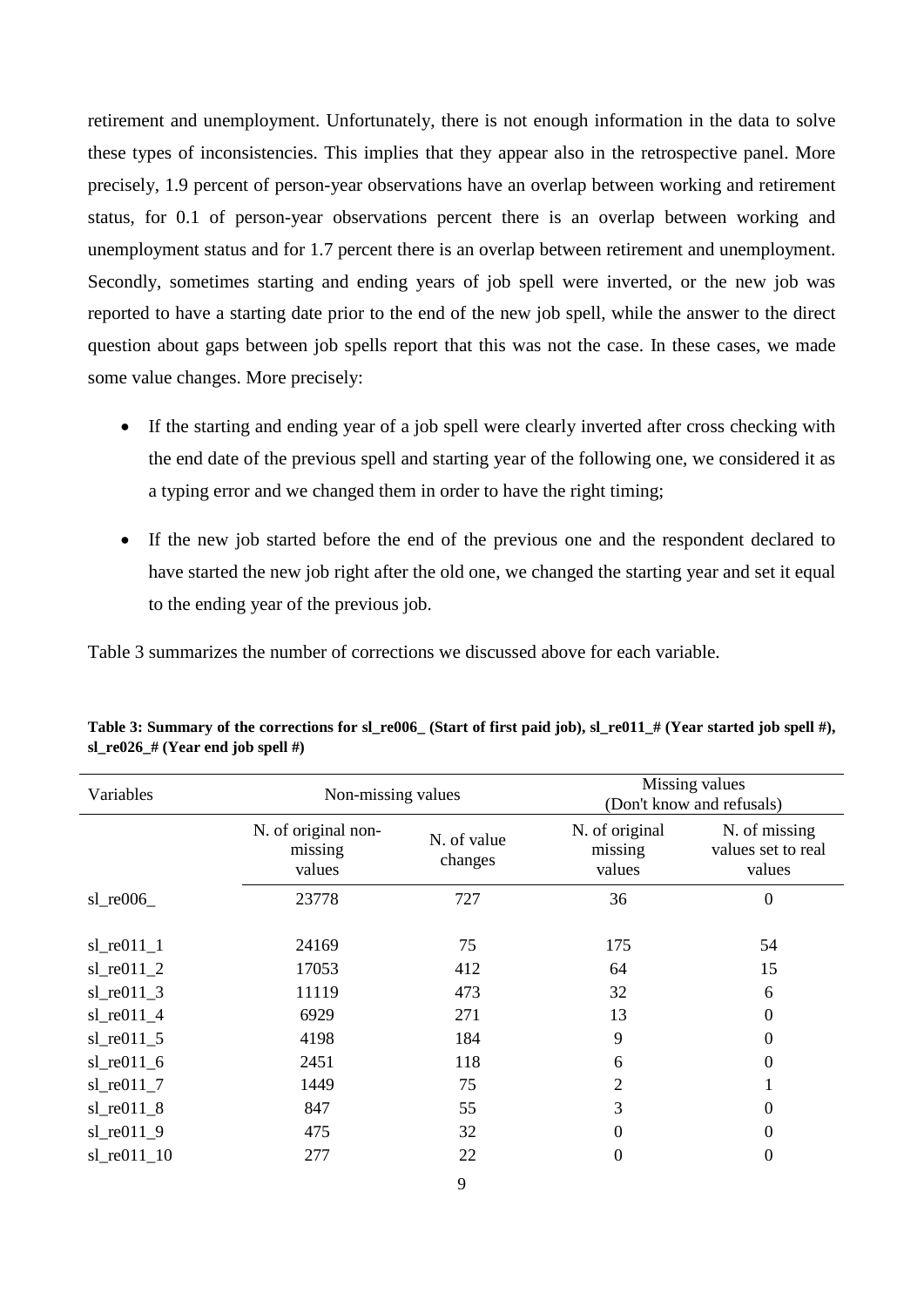| sl_re011_11  | 166            | 11               | $\boldsymbol{0}$ | $\boldsymbol{0}$ |
|--------------|----------------|------------------|------------------|------------------|
| sl_re011_12  | 93             | $\overline{2}$   | $\mathbf{1}$     | $\boldsymbol{0}$ |
| sl_re011_13  | 65             | $\boldsymbol{6}$ | $\boldsymbol{0}$ | $\boldsymbol{0}$ |
| sl_re011_14  | 39             | 5                | $\boldsymbol{0}$ | $\boldsymbol{0}$ |
| sl_re011_15  | 23             | $\sqrt{2}$       | $\boldsymbol{0}$ | $\boldsymbol{0}$ |
| sl_re011_16  | 14             | 3                | $\boldsymbol{0}$ | $\boldsymbol{0}$ |
| sl_re011_17  | $\,8\,$        | $\boldsymbol{0}$ | $\boldsymbol{0}$ | $\boldsymbol{0}$ |
| sl_re011_18  | 5              | $\mathbf{1}$     | $\boldsymbol{0}$ | $\boldsymbol{0}$ |
| sl_re011_19  | $\mathbf{2}$   | $\boldsymbol{0}$ | $\boldsymbol{0}$ | $\boldsymbol{0}$ |
| sl_re011_20  | $\overline{2}$ | $\boldsymbol{0}$ | $\boldsymbol{0}$ | $\boldsymbol{0}$ |
|              |                |                  |                  |                  |
| $sl_re026_1$ | 24216          | 2217             | 129              | 112              |
| sl_re026_2   | 17064          | 2185             | 52               | 33               |
| $sl_re026_3$ | 11121          | 1608             | 31               | 25               |
| sl_re026_4   | 6932           | 1102             | 10               | 10               |
| $sl_re026_5$ | 4203           | 735              | $\overline{4}$   | $\overline{4}$   |
| sl_re026_6   | 2452           | 441              | 5                | 5                |
| sl_re026_7   | 1450           | 279              | $\mathbf{1}$     | $\mathbf{1}$     |
| sl_re026_8   | 850            | 189              | $\boldsymbol{0}$ | $\boldsymbol{0}$ |
| sl_re026_9   | 475            | 115              | $\boldsymbol{0}$ | $\boldsymbol{0}$ |
| sl_re026_10  | 277            | 58               | $\boldsymbol{0}$ | $\boldsymbol{0}$ |
| sl_re026_11  | 166            | 32               | $\boldsymbol{0}$ | $\boldsymbol{0}$ |
| sl_re026_12  | 94             | 19               | $\boldsymbol{0}$ | $\boldsymbol{0}$ |
| sl_re026_13  | 65             | 14               | $\boldsymbol{0}$ | $\boldsymbol{0}$ |
| sl_re026_14  | 39             | 12               | $\boldsymbol{0}$ | $\boldsymbol{0}$ |
| sl_re026_15  | 23             | $\mathfrak{Z}$   | $\boldsymbol{0}$ | $\boldsymbol{0}$ |
| sl_re026_16  | 14             | $\sqrt{2}$       | $\boldsymbol{0}$ | $\boldsymbol{0}$ |
| sl_re026_17  | $\,8\,$        | $\mathbf{1}$     | $\boldsymbol{0}$ | $\boldsymbol{0}$ |
| sl_re026_18  | 5              | $\overline{c}$   | $\boldsymbol{0}$ | $\boldsymbol{0}$ |
| sl_re026_19  | $\mathbf{2}$   | $\boldsymbol{0}$ | $\boldsymbol{0}$ | $\boldsymbol{0}$ |
| sl_re026_20  | $\overline{2}$ | $\boldsymbol{0}$ | $\boldsymbol{0}$ | $\boldsymbol{0}$ |

Most of the changes for the variable sl\_re026\_are due to the fact that when the respondent declared to be still in that job (code 9997) we set the variables equal to the interview year. Finally, there are some value changes for the variable sl\_re006\_, which reports when the respondent started the first paid job (i.e. if she started the first paid job straight after leaving full time education, if there was a gap of 6 months or more before starting the first job, if she started first job before left full time education). If the respondent declared to have started the first job before the end of full time education, while the starting date of that job recorded in sl\_re011\_ was subsequent to the end of the schooling period, we assumed that the starting date of the first job was the correct information and we amended the value of the variable sl\_re006\_.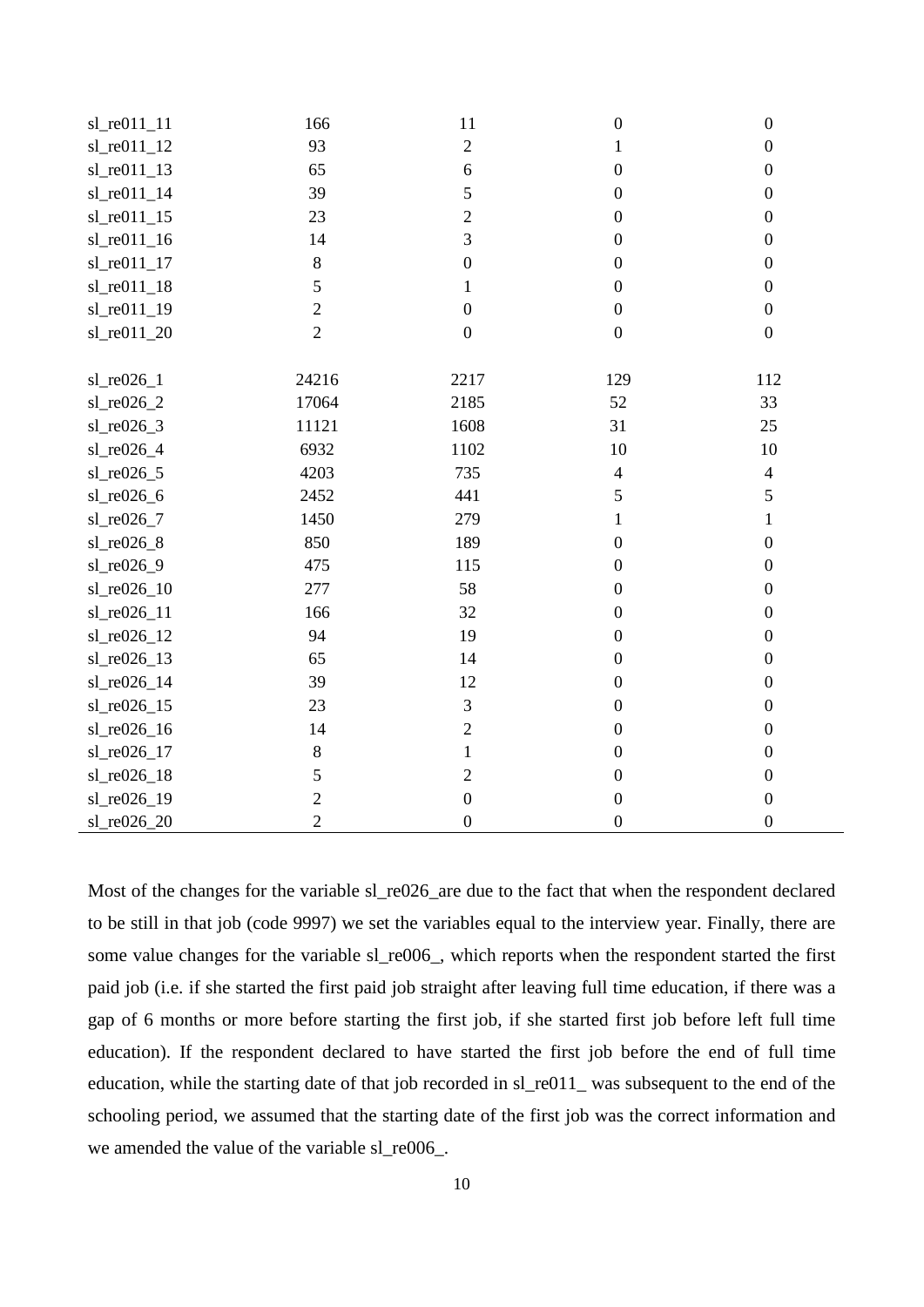#### **4. Discussion and conclusions**

We rearranged the working history section of SHARELIFE in order to derive a retrospective dataset consisting of almost 1,800,000 person-year observations. Each respondent provides the sample with as many observations as her years of age at the time of the SHARELIFE interview. In this dataset every observation describes the labour market status of respondents at a given year of age.

SHARELIFE is released as an individual-level dataset organizing sequences of life events in a flat file format. As an example, the type of job (employee, civil servant or self-employed) is looped over all working episodes and the information is stored as a set of variables for each individual in the sample. In our retrospective panel, this information has been rearranged in order to define the variable "*job title*", which tells us whether a working respondent at a given year of age was employee, civil servant or self-employed. It is worth noting that as long as different employment spells have been experimented by the same respondent during her working history, the *"job\_title"* variable might exhibit time-variation.

Information about past events collected in other sections of SHARELIFE can be merged to the proposed retrospective panel. The resulting dataset might be suited to perform empirical analyses involving variables whose time-variation appears relevant only over a long time-span. Let us suppose we want to investigate the relationship between labour market status and individual characteristics, such as marital status, number of children and health. A possible approach is to use a cross-sectional dataset, but it would be of use to describe the relationship of interest at a given point in time and discard the longitudinal dimension. Even long panel datasets, such as the American Panel Study of Income Dynamics (PSID), are likely not to exhibit enough longitudinal variation at the individual level over a sizeable sample, for instance due to attrition. Instead, combining the proposed retrospective panel with the accordingly-reshaped family relationships and health sections of SHARELIFE provides an ideal support to address this issue since it allows defining indicators of the individual characteristics of interest at each year of age of all SHARELIFE respondents. The relationship of interest can be analyzed by using convenient panel data techniques to control for unobserved heterogeneity in the estimation.

In addition, the information in our retrospective dataset can be complemented by information about the institutions and macroeconomic conditions individuals are confronted with. Indeed, we can associate individual characteristics for each year of age with time-varying and country-specific variables describing the institutions (e.g. labour market, pension system, housing market)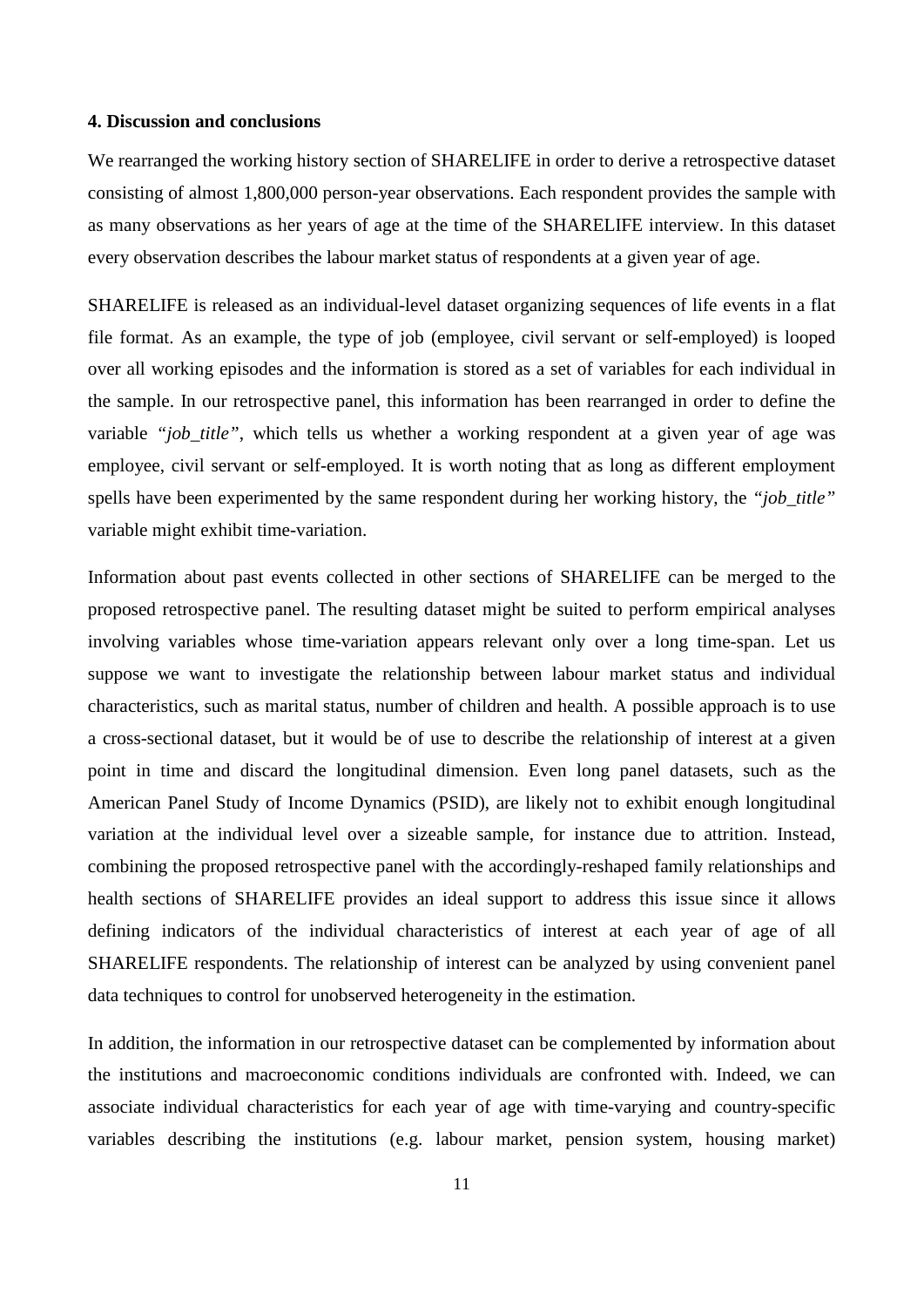respondents have faced throughout their lives. This turns out to be an additional instrument to assess how policy reforms implemented in SHARELIFE countries since the Second World War affected individuals' decisions in the short and in the long run.

While we think the retrospective panel is a useful tool for applied research, still its nature requires some cautions. First of all, SHARELIFE offers a representative sample of the current population of individuals aged 50 or over in Europe. Although we can reconstruct the whole working life history of the respondents in our sample born in a given birth-cohort, this information provides representative figures only for the population of individuals of that birth-cohort who survived until the time of SHARELIFE interview. Furthermore, the longitudinal dimension of a standard panel is determined by the sampling design, and therefore the external validity of any statistical analysis can be guaranteed as long as attrition is accounted for (e.g. by using an appropriate set of weights). In the proposed retrospective panel the number of observations referring to the same respondent depends on her age at the time of the interview, which is a random variable depending on the age structure of the sampled population. Such a distinctive feature may impact on the representativeness of the sample and on large sample properties of the statistical methodology used to conduct the analysis. Given the novelty of this type of data, future methodological research in this field is needed to run sound and convincing empirical analyses.

#### **References**

Alessie, R., Angelini, V., van Santen, P. (2012), "Pension wealth and household savings in Europe: Evidence from SHARELIFE". EEF Working Paper, 12012, University of Groningen, Faculty of Economics and Business.

Angelini, V., Laferrère, A., Weber, G. (2013), "Home-ownership in Europe: How did it happen?". Advances in Life Course Research, 18(1): 83-90.

Börsch-Supan, A., Brandt, M., Hank, K., Schröder, M. (eds) (2011), "The individual and the welfare state. Life histories in Europe", Heidelberg: Springer.

Brandt, M., Börsch-Supan, A. (eds) (2013), "SHARELIFE – One century of life histories in Europe [Special Issue]". Advances in Life Course Research 18 (1).

Brugiavini, A., Pasini, G., Trevisan, E. (2013), "The direct impact of maternity benefits on leave taking: Evidence from complete fertility histories". Advances in Life Course Research, 18(1): 46- 67.

Brugiavini, A., Pasini, G., Trevisan, E., Weber, G. (2013), "Economic downturns at the beginning and at the end of working life". In: Börsch-Supan, A., Brandt, M., Litwin, H., Weber, G. (eds),